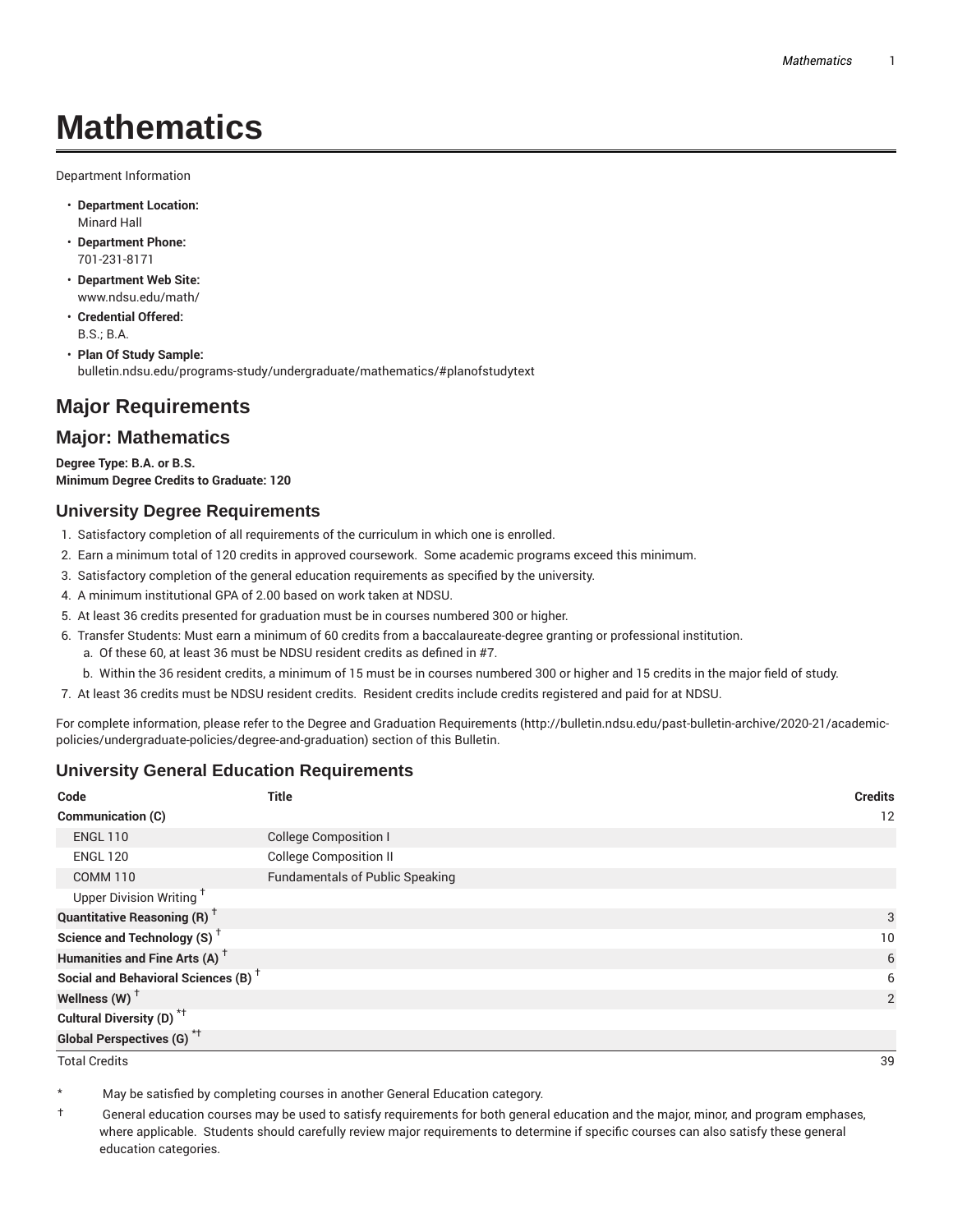• A list of university approved general education courses and administrative policies are available here (http://bulletin.ndsu.edu/past-bulletinarchive/2020-21/academic-policies/undergraduate-policies/general-education/#genedcoursestext).

## **College Requirements**

| Code                                                                                                                                                             | Title                                                                                      | <b>Credits</b> |
|------------------------------------------------------------------------------------------------------------------------------------------------------------------|--------------------------------------------------------------------------------------------|----------------|
| Bachelor of Arts (BA) Degree – An additional 12 credits Humanities and Social Sciences and proficiency at the second year level in a modern<br>foreign language. |                                                                                            | 12             |
|                                                                                                                                                                  | Bachelor of Science (BS) Degree - An additional 6 credits in Humanities or Social Sciences |                |

Humanities and Social Sciences may be fulfilled by any course having the following prefix: ADHM, ANTH, ARCH, ART, CJ, CLAS, COMM, ECON, ENGL, FREN, GEOG, GERM, HDFS, HIST, LA, LANG, MUSC, PHIL, POLS, PSYC, RELS, SOC, SPAN, THEA, WGS, or any course from the approved list of general education courses in humanities and social sciences (general education categories A and B). These credits must come from outside the department of the student's major.

## **Major Requirements**

A grade of 'C' or better is required in all MATH prefix courses.

| Code                                  | <b>Title</b>                                                                                                                                 | <b>Credits</b> |
|---------------------------------------|----------------------------------------------------------------------------------------------------------------------------------------------|----------------|
| <b>Mathematics Major Requirements</b> |                                                                                                                                              |                |
| <b>MATH 129</b>                       | Basic Linear Algebra                                                                                                                         | 3              |
| <b>MATH 165</b>                       | Calculus I (includes)                                                                                                                        | 4              |
| <b>MATH 166</b>                       | Calculus II                                                                                                                                  | 4              |
| <b>MATH 265</b>                       | Calculus III                                                                                                                                 | 4              |
| <b>MATH 266</b>                       | Introduction to Differential Equations                                                                                                       | 3              |
| <b>MATH 270</b>                       | Introduction to Abstract Mathematics                                                                                                         | 3              |
| <b>MATH 329</b>                       | Intermediate Linear Algebra                                                                                                                  | 3              |
| <b>MATH 346</b>                       | Metric Space Topology                                                                                                                        | 3              |
| <b>MATH 420</b>                       | Abstract Algebra I                                                                                                                           | 3              |
| <b>MATH 450</b>                       | Real Analysis I                                                                                                                              | 3              |
| <b>MATH 452</b>                       | <b>Complex Analysis</b>                                                                                                                      | 3              |
| <b>MATH 483</b>                       | <b>Partial Differential Equations</b>                                                                                                        | 3              |
| <b>MATH 491</b>                       | Seminar                                                                                                                                      | $\overline{2}$ |
| <b>Mathematics Electives</b>          |                                                                                                                                              | 16             |
|                                       | MATH prefix courses numbered 300 or higher, not including those listed above.                                                                |                |
| <b>Related Required Courses</b>       |                                                                                                                                              | 15             |
| discipline.                           | A minor or second major in any other program or 15 credits of coursework that includes at least two 300-level (or higher) courses in another |                |
| <b>Total Credits</b>                  |                                                                                                                                              | 72             |

#### **Program Notes**

• Except for courses offered only as pass/fail grading, no course may be taken Pass/Fail.

# **Minor Requirements**

# **Mathematics Minor**

## **Minor Requirements**

#### **Required Credits: 20-21**

| Code                    | <b>Title</b>                           | <b>Credits</b> |
|-------------------------|----------------------------------------|----------------|
| <b>Required Courses</b> |                                        |                |
| <b>MATH 165</b>         | Calculus I                             | $\overline{4}$ |
| MATH 166                | Calculus II                            | 4              |
| <b>MATH 265</b>         | Calculus III                           | $3 - 4$        |
| or MATH 266             | Introduction to Differential Equations |                |
|                         |                                        | $\sim$         |

**Mathematics Concentration: Select one from the following:** 3